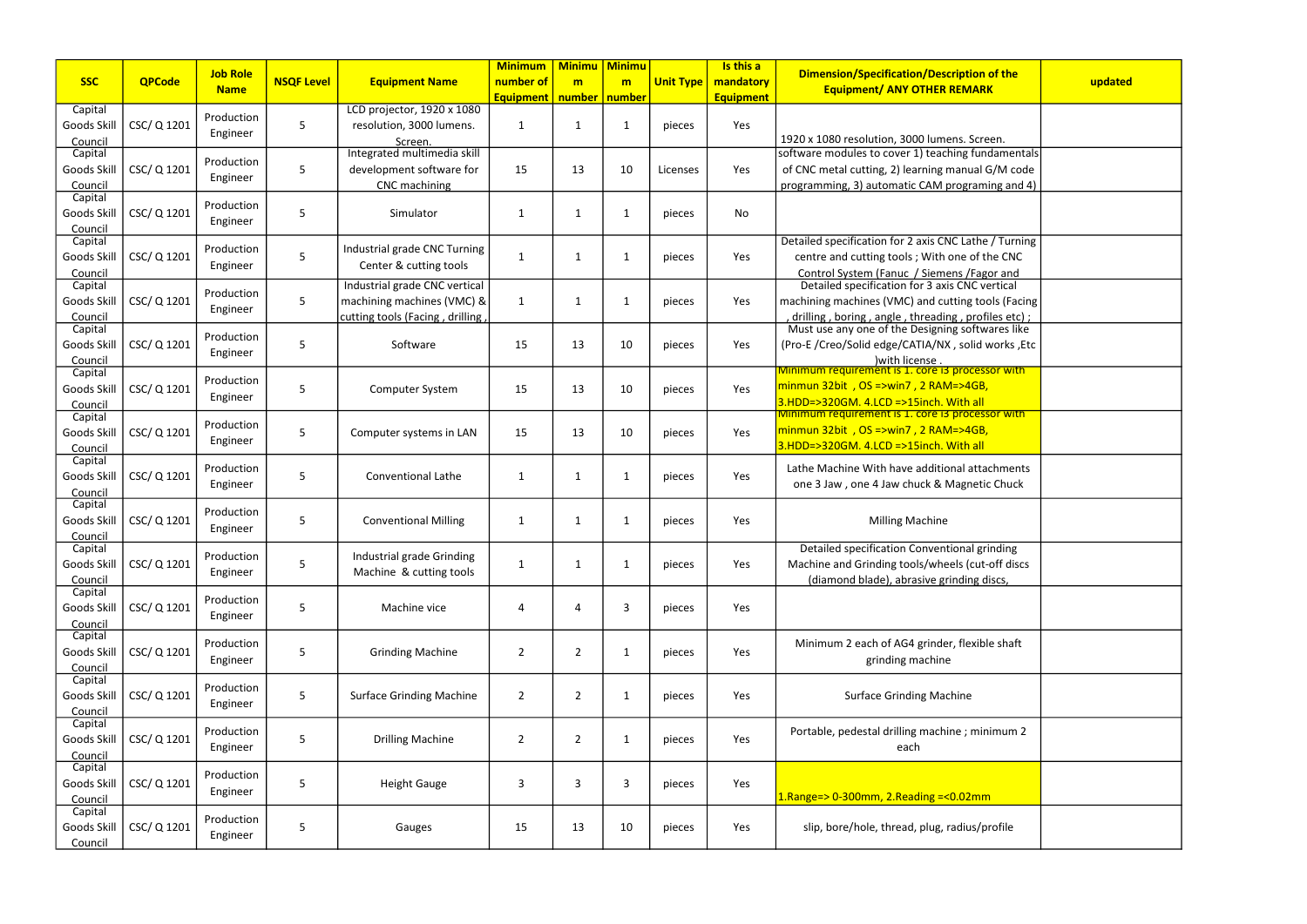| Capital                           |             |                        |                |                                            |                |                |                |        |     | Material-granite, size=>400x400mm, surface            |  |
|-----------------------------------|-------------|------------------------|----------------|--------------------------------------------|----------------|----------------|----------------|--------|-----|-------------------------------------------------------|--|
| Goods Skill<br>Council            | CSC/Q1201   | Production<br>Engineer | 5              | Surface Plate                              | $\overline{2}$ | $\overline{2}$ | $\overline{2}$ | pieces | Yes | finishing-Precision Lapped, Thickness=100mm-<br>200mm |  |
| Capital<br>Goods Skill<br>Council | CSC/Q1201   | Production<br>Engineer | 5              | Laser printer with internet<br>port        | $\mathbf{1}$   | $\mathbf{1}$   | $\mathbf{1}$   | pieces | Yes |                                                       |  |
| Capital<br>Goods Skill<br>Council | CSC/Q1201   | Production<br>Engineer | 5              | <b>Safety Glasses</b>                      | 30             | 25             | 20             | pieces | Yes | Safety goggles                                        |  |
| Capital<br>Goods Skill<br>Council | CSC/Q1201   | Production<br>Engineer | 5              | <b>Industry Helmet</b>                     | 30             | 25             | 20             | pieces | Yes | Industry Helmet                                       |  |
| Capital<br>Goods Skill<br>Council | CSC/Q1201   | Production<br>Engineer | 5              | Apron                                      | 30             | 25             | 20             | pieces | Yes | Apron                                                 |  |
| Capital<br>Goods Skill<br>Council | CSC/Q1201   | Production<br>Engineer | $\overline{5}$ | Safety shoes with steel toe                | 30             | 25             | 20             | pieces | Yes | safety shoes                                          |  |
| Capital<br>Goods Skill<br>Council | CSC/Q1201   | Production<br>Engineer | $\mathsf S$    | Industry hand gloves                       | 30             | 25             | 20             | pieces | Yes | Industry hand gloves                                  |  |
| Capital<br>Goods Skill<br>Council | CSC/Q1201   | Production<br>Engineer | 5              | Centre Punch                               | 5              | 5              | 5              | pieces | Yes |                                                       |  |
| Capital<br>Goods Skill<br>Council | CSC/Q1201   | Production<br>Engineer | 5              | <b>Combination Plier</b>                   | 5              | 5              | 5              | pieces | Yes | 150 mm                                                |  |
| Capital<br>Goods Skill<br>Council | CSC/Q1201   | Production<br>Engineer | 5              | Number Punch                               | $\overline{2}$ | $\overline{2}$ | $\overline{2}$ | sets   | Yes |                                                       |  |
| Capital<br>Goods Skill<br>Council | CSC/Q1201   | Production<br>Engineer | 5              | Scrap Box                                  | $\overline{2}$ | $\overline{2}$ | $\overline{2}$ | boxes  | Yes |                                                       |  |
| Capital<br>Goods Skill<br>Council | CSC/Q1201   | Production<br>Engineer | 5              | Generator Set                              | $\mathbf{1}$   | $\mathbf{1}$   | $\mathbf{1}$   | pieces | Yes | Must be Able to take load of all machines at a time   |  |
| Capital<br>Goods Skill<br>Council | CSC/Q1201   | Production<br>Engineer | 5              | Lever dial for work offset<br>setting      | 3              | 3              | 3              | pieces | Yes |                                                       |  |
| Capital<br>Goods Skill<br>Council | CSC/ Q 1201 | Production<br>Engineer | 5              | Radius gauge                               | 3              | 3              | $\mathbf{3}$   | pieces | Yes |                                                       |  |
| Capital<br>Goods Skill<br>Council | CSC/Q1201   | Production<br>Engineer | $\overline{5}$ | Tool storage drawer                        | 3              | 3              | $\mathbf{3}$   | pieces | Yes |                                                       |  |
| Capital<br>Goods Skill<br>Council | CSC/Q1201   | Production<br>Engineer | 5              | Inside caliper for measuring<br>ID grooves | 3              | 3              | 3              | pieces | Yes |                                                       |  |
| Capital<br>Goods Skill<br>Council | CSC/Q1201   | Production<br>Engineer | 5              | First aid kit                              | $\mathbf{1}$   | $\mathbf{1}$   | $\mathbf{1}$   | pieces | Yes |                                                       |  |
| Capital<br>Goods Skill<br>Council | CSC/Q1201   | Production<br>Engineer | $\overline{5}$ | Standard test gauges                       | $\mathbf{1}$   | $\mathbf{1}$   | $\mathbf{1}$   | pieces | Yes |                                                       |  |

| $\overline{\text{ce}}$<br>nm- |  |
|-------------------------------|--|
|                               |  |
|                               |  |
|                               |  |
|                               |  |
|                               |  |
|                               |  |
|                               |  |
|                               |  |
|                               |  |
|                               |  |
|                               |  |
|                               |  |
| at a time                     |  |
|                               |  |
|                               |  |
|                               |  |
|                               |  |
|                               |  |
|                               |  |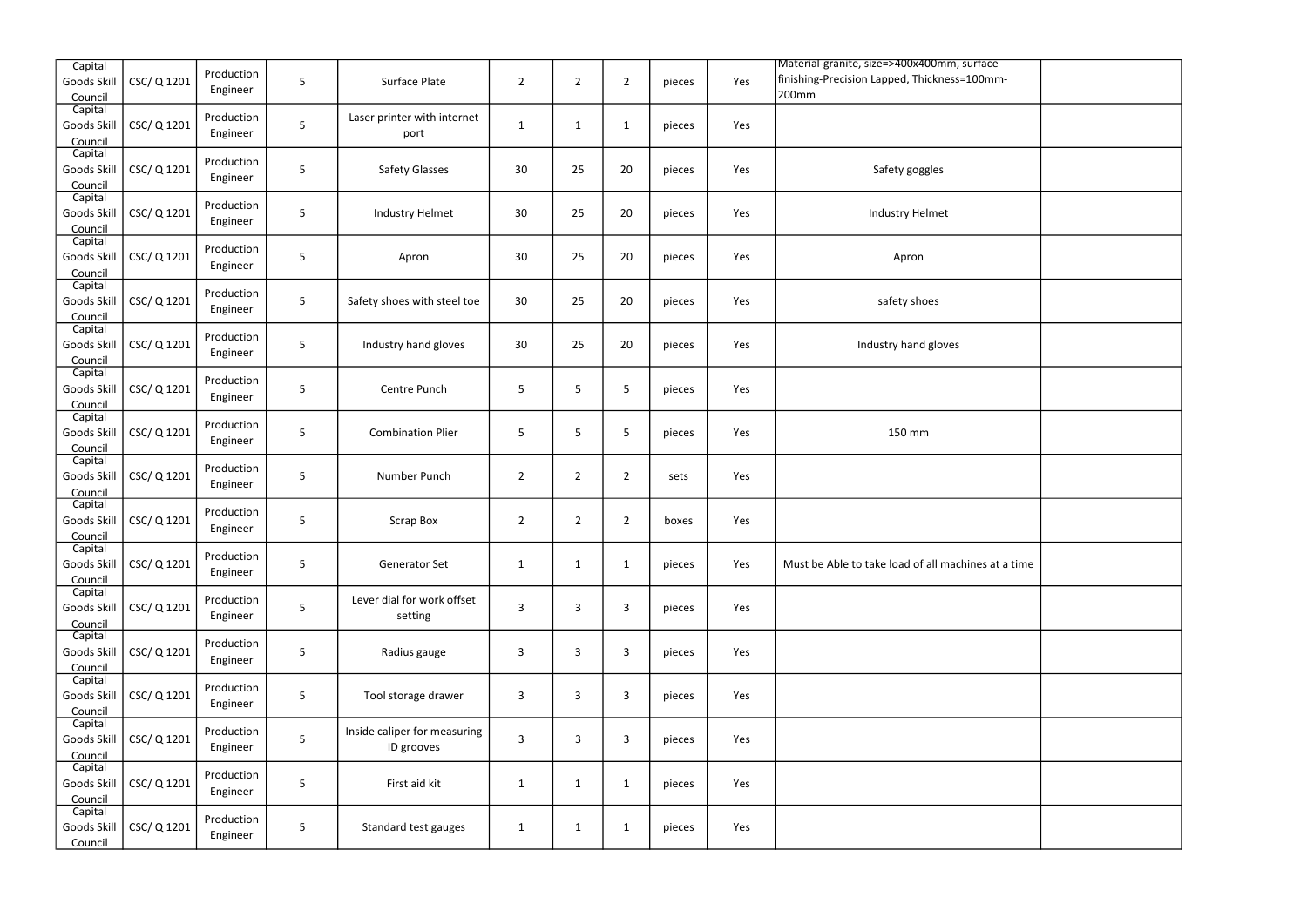| Capital<br>Goods Skill<br>Council | CSC/ Q 1201 | Production<br>Engineer | 5              | Jigs and fixtures                            | 3              | 3              | 3              | pieces | Yes |                                                                                                                       |  |
|-----------------------------------|-------------|------------------------|----------------|----------------------------------------------|----------------|----------------|----------------|--------|-----|-----------------------------------------------------------------------------------------------------------------------|--|
| Capital<br>Goods Skill<br>Council | CSC/Q1201   | Production<br>Engineer | 5              | Insulation testers                           | $\mathbf{1}$   | $\mathbf{1}$   | $\mathbf{1}$   | pieces | Yes |                                                                                                                       |  |
| Capital<br>Goods Skill<br>Council | CSC/Q1201   | Production<br>Engineer | 5              | Calibrated weights                           | $\mathbf{1}$   | $\mathbf{1}$   | $\mathbf{1}$   | pieces | Yes |                                                                                                                       |  |
| Capital<br>Goods Skill<br>Council | CSC/Q1201   | Production<br>Engineer | $\sqrt{5}$     | Dead weight tester                           | $\mathbf{1}$   | $\mathbf{1}$   | $\mathbf{1}$   | pieces | Yes |                                                                                                                       |  |
| Capital<br>Goods Skill<br>Council | CSC/Q1201   | Production<br>Engineer | 5              | Gyroscope                                    | $\mathbf 1$    | $\mathbf{1}$   | $\mathbf{1}$   | pieces | Yes |                                                                                                                       |  |
| Capital<br>Goods Skill<br>Council | CSC/Q1201   | Production<br>Engineer | 5              | Measuring tape                               | 3              | 3              | 3              | pieces | Yes |                                                                                                                       |  |
| Capital<br>Goods Skill<br>Council | CSC/Q1201   | Production<br>Engineer | 5              | Allen keys                                   | 3              | 3              | 3              | pieces | Yes | As per requirment                                                                                                     |  |
| Capital<br>Goods Skill<br>Council | CSC/Q1201   | Production<br>Engineer | 5              | spanner                                      | 5              | 5              | 5              | pieces | Yes | As per requirment                                                                                                     |  |
| Capital<br>Goods Skill<br>Council | CSC/Q1201   | Production<br>Engineer | 5              | Torque wrench                                | 4              | 4              | 4              | pieces | Yes | As per requirment                                                                                                     |  |
| Capital<br>Goods Skill<br>Council | CSC/Q1201   | Production<br>Engineer | 5              | Pliers                                       | 5              | 5              | 4              | pieces | Yes | As per requirment                                                                                                     |  |
| Capital<br>Goods Skill<br>Council | CSC/ Q 1201 | Production<br>Engineer | 5              | <b>Bearing puller</b>                        | 5              | 5              | 4              | pieces | Yes | As per requirment                                                                                                     |  |
| Capital<br>Goods Skill<br>Council | CSC/Q1201   | Production<br>Engineer | 5              | Circlip                                      | 5              | 5              | 4              | pieces | Yes | As per requirment                                                                                                     |  |
| Capital<br>Goods Skill<br>Council | CSC/ Q 1201 | Production<br>Engineer | 5              | Scraper(flat & triangular)                   | 5              | 5              | 4              | pieces | Yes | As per requirment                                                                                                     |  |
| Capital<br>Goods Skill<br>Council | CSC/Q1201   | Production<br>Engineer | 5              | Machine gearboxes                            | $\overline{2}$ | $\overline{2}$ | $\mathbf{1}$   | pieces | Yes |                                                                                                                       |  |
| Capital<br>Goods Skill<br>Council | CSC/Q1201   | Production<br>Engineer | 5              | <b>Manual Lifter</b>                         | $\mathbf{1}$   | $\mathbf{1}$   | $\mathbf{1}$   | pieces | Yes | capacity 1000-1500kg, fork length 700-1200mm,<br>widthoverall fork 300-550, load roller diameter<br>$50*50 - 80*70mm$ |  |
| Capital<br>Goods Skill<br>Council | CSC/Q1201   | Production<br>Engineer | 5              | Motor                                        | $\overline{2}$ | $\overline{2}$ | $\overline{2}$ | pieces | Yes | pumps                                                                                                                 |  |
| Capital<br>Goods Skill<br>Council | CSC/Q1201   | Production<br>Engineer | 5 <sub>5</sub> | Vice Mounted Tables 3.5Ft X<br>3.5Ft X 2.5Ft | 4              | $\overline{a}$ | 3              | pieces | Yes | 10 (Bench Vices)                                                                                                      |  |
| Capital<br>Goods Skill<br>Council | CSC/Q1201   | Production<br>Engineer | 5              | Clamps                                       | 5              | 5              | 4              | pieces | Yes |                                                                                                                       |  |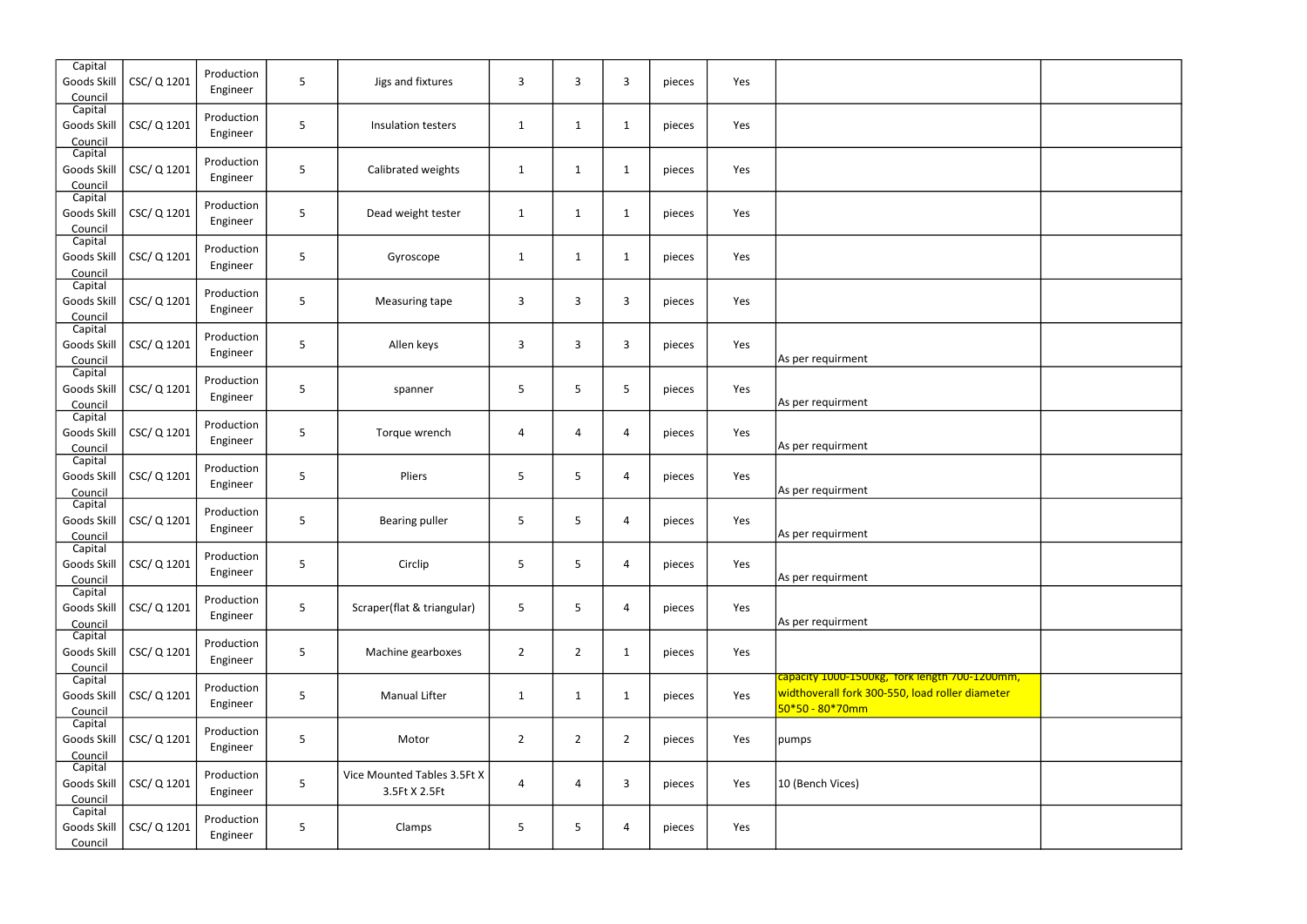| Capital<br>Goods Skill<br>Council | CSC/ Q 1201 | Production<br>Engineer | 5 | Chucks                                                         | $\overline{2}$ | $\overline{2}$ | $\overline{2}$ | pieces | Yes | 1 each (three-jaw chuck;<br>four-jaw chuck)                                                                         |
|-----------------------------------|-------------|------------------------|---|----------------------------------------------------------------|----------------|----------------|----------------|--------|-----|---------------------------------------------------------------------------------------------------------------------|
| Capital<br>Goods Skill<br>Council | CSC/ Q 1201 | Production<br>Engineer | 5 | Arc Welding<br>Machines(Mmaw Ac/Dc)                            | 3              | 3              | $\overline{2}$ | pieces | Yes | Power cables, ground clamps, connect cables with<br>minimum 250 AMPS                                                |
| Capital<br>Goods Skill<br>Council | CSC/Q1201   | Production<br>Engineer | 5 | <b>Gas Cutting attachments</b>                                 | $\overline{2}$ | $\overline{2}$ | $\overline{2}$ | pieces | Yes | Stand, Gas Welding Torch, Trolley, Grating Table,<br><b>Working Table</b>                                           |
| Capital<br>Goods Skill<br>Council | CSC/ Q 1201 | Production<br>Engineer | 5 | <b>ARRESTOR</b>                                                | 3              | 3              | $\overline{2}$ | pieces | Yes | For torch & Gas cylinder ( Cylinder Mounted Flash<br>Back Arrestor Oxygen Gas & Acytelne gas , CYLINDER<br>TROLLEY) |
| Capital<br>Goods Skill<br>Council | CSC/Q1201   | Production<br>Engineer | 5 | Welding Booths 4 X 5 &<br>Welding Booth Including Job<br>Holde | 3              | 3              | $\overline{2}$ | pieces | Yes | Position Handle including Job Holder                                                                                |
| Capital<br>Goods Skill<br>Council | CSC/Q1201   | Production<br>Engineer | 5 | Gas Cylinders                                                  | $\overline{2}$ | $\overline{2}$ | $\overline{2}$ | pieces | Yes | Two each of Oxygen Gas, Acytelne Gas,                                                                               |
| Capital<br>Goods Skill<br>Council | CSC/ Q 1201 | Production<br>Engineer | 5 | Regulator                                                      | $\overline{2}$ | $\overline{2}$ | $\overline{2}$ | pieces | Yes | Single stage Oxygen Regulator, Single stage Actylene<br>Regulator                                                   |
| Capital<br>Goods Skill<br>Council | CSC/Q1201   | Production<br>Engineer | 5 | <b>Fume Extractors</b>                                         | 3              | 3              | $\overline{2}$ | pieces | Yes |                                                                                                                     |
| Capital<br>Goods Skill<br>Council | CSC/Q1201   | Production<br>Engineer | 5 | Oven                                                           | $\mathbf{1}$   | $\mathbf{1}$   | $\mathbf{1}$   | pieces | Yes | Fixed - 1 and Portable -2                                                                                           |
| Capital<br>Goods Skill<br>Council | CSC/ Q 1201 | Production<br>Engineer | 5 | exhaust fan                                                    | $\overline{2}$ | $\overline{2}$ | $\overline{2}$ | pieces | Yes | exhaust fan                                                                                                         |
| Capital<br>Goods Skil<br>Council  | CSC/Q1201   | Production<br>Engineer | 5 | Center Punch/Dot Punch                                         | 10             | 8              | 5              | pieces | Yes |                                                                                                                     |
| Capital<br>Goods Skill<br>Council | CSC/ Q 1201 | Production<br>Engineer | 5 | File set/Hacksaw Frame                                         | 10             | 8              | 5              | pieces | Yes |                                                                                                                     |
| Capital<br>Goods Skill<br>Council | CSC/Q1201   | Production<br>Engineer | 5 | <b>Try Square</b>                                              | 10             | 8              | 5              | pieces | Yes |                                                                                                                     |
| Capital<br>Goods Skill<br>Council | CSC/Q1201   | Production<br>Engineer | 5 | wire brush                                                     | 10             | 8              | 5              | pieces | Yes |                                                                                                                     |
| Capital<br>Goods Skill<br>Council | CSC/Q1201   | Production<br>Engineer | 5 | Tongs                                                          | 10             | 8              | 5              | pieces | Yes |                                                                                                                     |
| Capital<br>Goods Skill<br>Council | CSC/Q1201   | Production<br>Engineer | 5 | Power Saw                                                      | $\mathbf{1}$   | $\mathbf{1}$   | $\mathbf{1}$   | pieces | Yes |                                                                                                                     |
| Capital<br>Goods Skill<br>Council | CSC/Q1201   | Production<br>Engineer | 5 | <b>Welding Gloves</b>                                          | 15             | 13             | 10             | pieces | Yes | Leather hand Gloves                                                                                                 |
| Capital<br>Goods Skill<br>Council | CSC/Q1201   | Production<br>Engineer | 5 | Ear plug                                                       | 15             | 13             | 10             | pieces | Yes | ear plug                                                                                                            |

| uck;                                                                               |  |
|------------------------------------------------------------------------------------|--|
| nd clamps,connect cables with<br>num 250 AMPS                                      |  |
| Torch, Trolley, Grating Table,<br>orking Table                                     |  |
| nder (Cylinder Mounted Flash<br>n Gas & Acytelne gas , CYLINDER<br><b>TROLLEY)</b> |  |
| dle including Job Holder                                                           |  |
| , xygen Gas ,Acytelne Gas,                                                         |  |
| egulator, Single stage Actylene<br>Regulator                                       |  |
|                                                                                    |  |
| 1 and Portable -2                                                                  |  |
| exhaust fan                                                                        |  |
|                                                                                    |  |
|                                                                                    |  |
|                                                                                    |  |
|                                                                                    |  |
|                                                                                    |  |
|                                                                                    |  |
| er hand Gloves                                                                     |  |
| ear plug                                                                           |  |